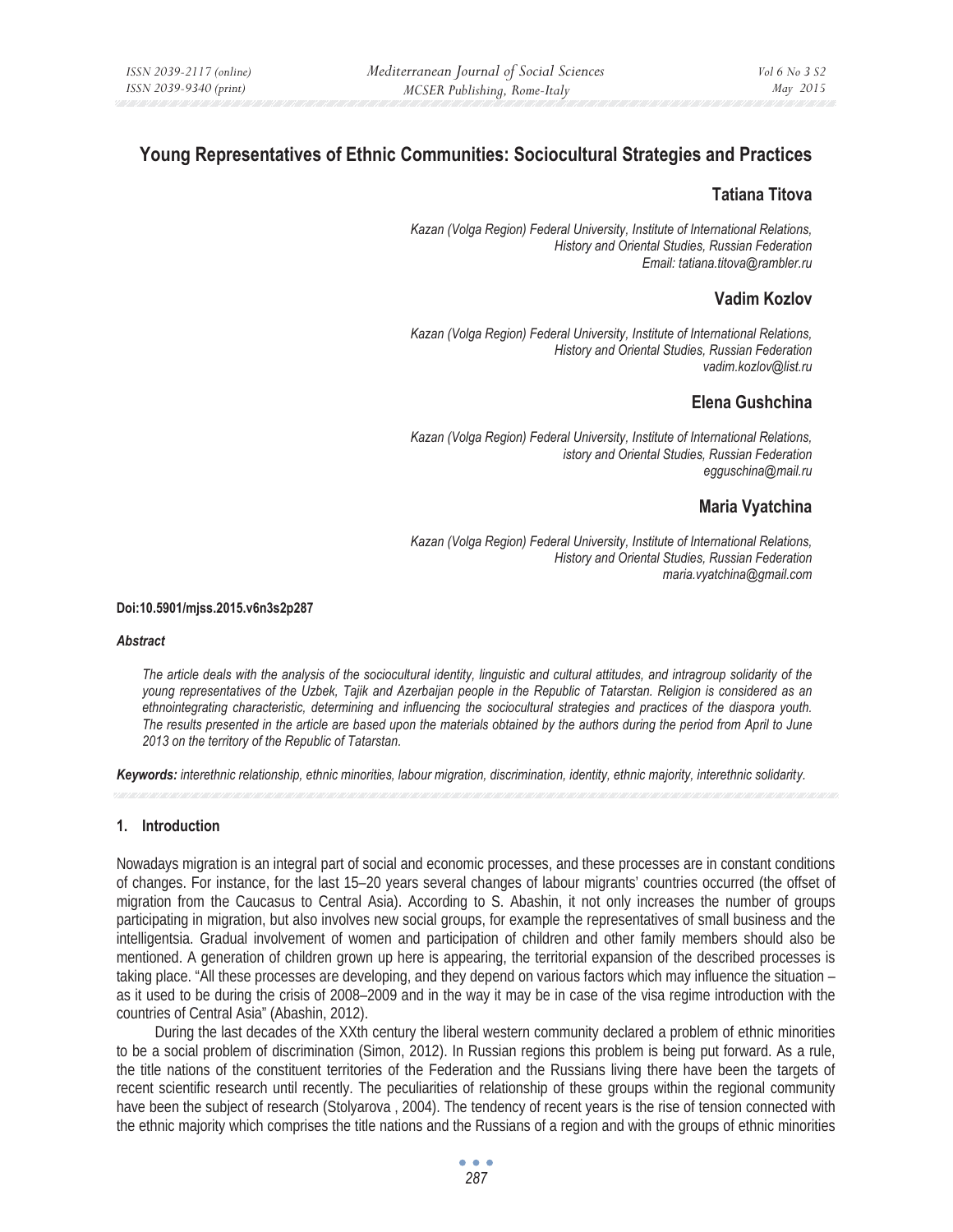which play increasingly significant role in the social and economic life of regions. Tatarstan is not an exception. Frequent displays of intolerance to the representatives of ethnic minorities prove that. Despite the fact that the bulk of these displays have the declarative or latent character, real manifestations of xenophobia also occur (Titova & Kozlov & Kushaev & Dzhaksybaev, 2010). The study of the young people of the ethnic groups is currently important. Firstly, the young people are aimed at the permanent place of residence among the host population more often than the representatives of the middle and older age groups. Secondly, the conveience of the regional background in general depends on the degree of their integratedness into the social, economic and cultural, including the ethocultural, environment.

#### **2. Methods**

The multi-paradigm approach was used as a basic one for the investigation of the problem (Drobizheva , 2006). I was complemented by certain points of the Nationalism studies (Gellner, 2009; Hobsbawn, 1983), socialisation (Berger & Lukman, 1966; Barth, 1989), regional approach to the study of minorities, being in the environment belonging to another nation (Titova, 2007).

The research is built on the combination of the quantitative (ethnic surveys) and qualitative methods (depth interviews, focus groups, expert interviews). The empirical data accumulated by the authors for the period from April to June 2013 in the Republic of Tatarstan serves the source base of the research (200 Uzbeks, 150 Tajiks, 150 Azerbaijanis were interviewed). The snow-ball method was used for the selection. The fusion of data obtained with the quantitative and qualitative methods aims at many-faceted studying of the subject of the study, possibility of appealing to the context of the situation, and seeing the percent indices of the expansion of this phenomenon and its assessment by the interviewees. The choice of the three concrete groups was justified by the necessity of the comparison by such characteristics as the country of origin and belonging to different waves of migration. Using the results of the survey we are aimed, mainly, at finding out the tendencies, but not at concrete figures, which may be distorted by different factors, including the selection bias. Furthermore, the data obtained by the depth interviews allows to deepen knowledge of every issue and demonstrate the significant factors concerning individual migration status.

Various institutions study migration in the modern scientific and educational environment in different paradigms and with different purposes. It is possible to consider a detailed study of a specific focus (the religious factor of migration (Yusupova, 2013; Starostin, 2012; Khalid, 2007), the gender aspect, the ethnocultural development (Vitkovskaya, 2000), the legal status (Ryazantsev & Khorie, 2011; Levitt & Deepak, 2011; Brubaker, 2010; Zaionchkovskaya & Molodikova & Mukomel, 2007; Massey & Arango, 1993), and pay attention to significant summarizing works in the given sphere (Migratsiya v Rossii , 2013). It is important that migration is viewed by the scholars on a much larger scale than, for example, a decade ago. It concerns not only the quantitative increase of the number of experts in migration study, but is also connected with the focus for the analysis of the new social processes accompanying the development of transnationality.

#### **3. Results**

The first place in the structure of the social identity of the Uzbeks belongs to the status characteristics (a person, individual, citizen, etc.); the gender and family roles are on the second place, the professional characteristics are on the third place. The ethnic identity is on the last place – it was mentioned by less than 5% of respondents.

While analysing the actualised self-definitions of the surveyed Tajiks it was found out that there are more subjective characteristics than the objective ones in their identification matrix: the subjective personal characteristics (kind, beautiful, clever, etc.) are on the first place in the structure of identity – they were mentioned by every second surveyed Tajik. The professional and status characteristics are essential for a quarter of respondents. As well as the Uzbek respondents, less than 5% of the Tajik respondents pointed out that the ethnic identity is significant.

Predominance of subjective characteristics in the structure of social identity may be evidence of the fact that the respondents can hardly identify themselves in the context of social relationships and are poorly integrated into the host society.

The analysis of social contacts, linguistic and cultural attitudes of the respondents proves this assumption. For example, despite the fact that in total more than a quarter of the respondents, the vast majority of whom are young people under 25, say that they have friends among the local population (mainly among the Tatars), the vast majority (more than 90%) of the Uzbeks and the Tajiks and two-thirds of the Azerbaijanis in all the age groups maintain closer friendly relationships with the representatives of their nation. This fact may be interpreted as a consequence of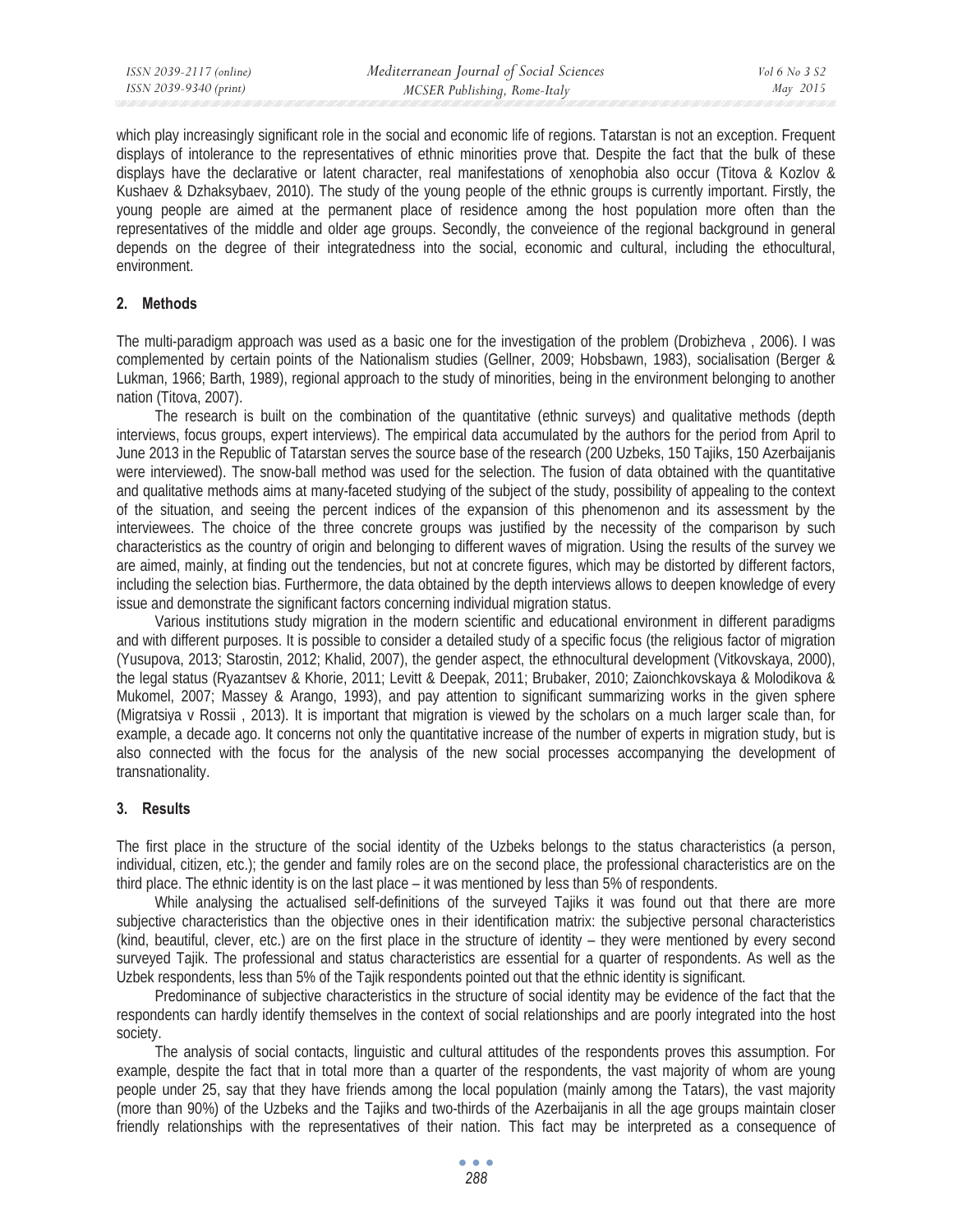maintaining relative and fellow-countrymen relationships.

The majority (more than 90%) of the Azerbaijanis and Tajiks consider their national language to be their native one. This index is higher among the Uzbeks – the Uzbek language is considered as a native one by almost all the respondents.

The majority of the respondents declare that they have mastered the Russian language to a greater or lesser degree. However, the representatives of the studied groups have different levels of language competence. Most of the Azerbaijanis and two-thirds of the surveyed Tajiks say about fluency of the Russian language (*"I speak, read and write fluently"*), while three-fourths of the surveyed Uzbeks know the Russian language at the level of colloquial speech. Every second Azerbaijani and one in three Tajiks know the Tatar language at the level of colloquial speech. Every second Uzbek comprehends the Tatar language.

The level of their linguistic and cultural competence is especially highly assessed by the young respondents under 25. The desire to improve their knowledge of the Russian and Tatar languages is typical of this age group. As the realia of the countries of their origin demonstrate another situation (the youth brought up in the post-Soviet time do not have the knowledge of the language which the Soviet generations have – primarily, men who served in the Soviet army, the intelligentsia, etc.), they are likely to be the consequence of the age psychological peculiarities of self-identification in the world order view.

The least degree of readiness to improve their knowledge of the Russian language was expressed by the Azerbaijanis, one-third of whom do not want or consider it necessary to do anything for it, thinking that they have mastered the Russian language well enough. Many of the representatives of the Azerbaijani diaspora emphasise that the Russian language plays a large role in their life and has become their "second native" language: *"Azerbaijani is my native language, and Russian has become my second native language. My sister speaks Azerbaijani to me, but I answer in Russian" (on materials of open questions of questionnaires, man, 26 years).*

Every second Tajik declares their readiness to do their best to improve their knowledge of Russian; two-thirds of the Uzbeks express their wish to study the Russian language, but they say that they do not have such an opportunity. In spite of the fact that the Uzbek respondents actively express their wish to study the Russian language, they do not take pains to succeed. The Uzbeks taking part in the focus groups spoke about a variety of problems facing them both in professional sphere and everyday life because of the language barrier: *"Some workers don't understand, it is hard to*  explain to them... sometimes you can't explain neither in Russian, nor in Tatar" (on materials of open questions of *questionnaires, man, 27 years).* 

In general, men are aimed at the improvement of their linguistic competence more than women. It may be proved by the conclusion made in our previous research among diasporas and migrant communities, according to which men have more opportunities and necessities to adapt to the host society, and women confine themselves to their ethnic groups: *"According to the customs, a wife should stay at home bringing up children" (on materials of open questions of questionnaires, man, 25 years).* At the same time, our interpretation is based on heterogeneous data and aimed at distinguishing trends. We should say that in some cases gender disposition is of another kind, and women less involved in the social net of migrants which is formed of several group identities (for example, territorial closeness, kinship) and marginal ones in their social status (divorced, being in interethnic marriage, single mothers) turn to be more successful in the strategies of integration into the host population. The professional sphere, for example a necessity to communicate with people, encourages their involvement, (which is especially typical in the sphere of trade or retail food).

Undoubtedly, we cannot cast doubt on the facts of correspondence of language competence marked in the questionnaires to the international standards of language knowledge. However, it is not viewed as a target. Analysing any behaviour it is important to remember of the effects described by the Thomas theorem: if a person considers a situation to be real, it will be real in its consequences. Therefore, if a respondent marks this or that option, they are likely to have some reasons to make a researcher / observer perceive them by the image they create in the answers of the questionnaire.

The research has showed correlations between sociodemographic characteristics of the respondents and their positions. For example, the ethnic and religious identity is of great importance for young people under 25 – they mention these aspects of identity half again as the respondents of an older age; but the gender, family, status and professional characteristics are more essential for the representatives of young and middle age groups (between 25 and 50). The status and professional identity is more important for men; the family and gender identity is more essential for women.

The ethnointegrating characteristics, such as "origin" and "language" is of great importance for the respondents, which is evidence to the traditional perception of the ethnicity as a group, mainly united by the common language, territory and origin, i.e. "the call of the blood". Religion plays a great role in the respondents' ideas about what unites them with other people of their nation. Considering religion as an ethnointegrating feature is especially typical of the Uzbeks.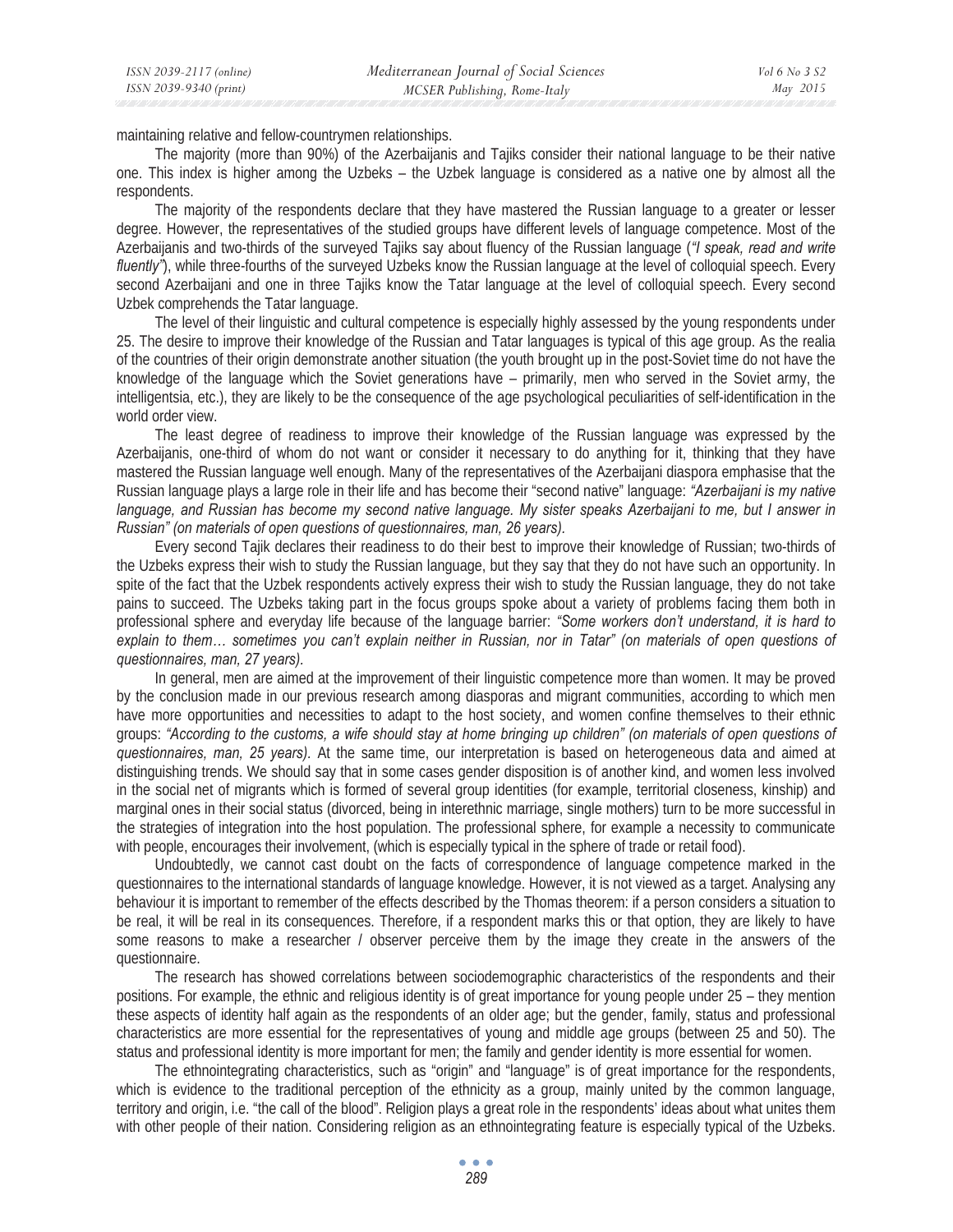| ISSN 2039-2117 (online) | Mediterranean Journal of Social Sciences | <i>Vol</i> 6 No 3 S2 |
|-------------------------|------------------------------------------|----------------------|
| ISSN 2039-9340 (print)  | MCSER Publishing, Rome-Italy             | May 2015             |

Every second respondent among the representatives of the Azerbaijani diaspora and one in three Tajiks emphasised the importance of religion.

For the majority of representatives of the studied groups the fact that Tatarstan is perceived in their native countries as a Muslim republic was a decisive factor when making a decision about leaving. The respondents characterise the interethnic climate in the republic as convenient: "*We feel good in Tatarstan, it isn't so good everywhere and everything corresponds to the religion"; "Since the first day I have felt that I got to the second motherland, because Tatarstan and Azerbaijan have much in common". (on materials of open questions of questionnaires, man, 26 years)* 

One third of the respondents in all the studied groups confess that they have problems in communication with the local population. The Tajiks and the Uzbeks see the reasons of this fact in their bad knowledge of the language and in their ethnic background: *"They say that if people came from Tajikistan, they are illiterate, terrorists, and sell drugs" (on materials of open questions of questionnaires, man, 27 years)*. The Azerbaijanis see the reason of difficulties in their own psychological peculiarities and those of local population. Previous research among the local population concerning their attitude to the migrant communities showed that the population of the republic, while explaining their negative attitude to the migrants, mention the same reasons: lack of language knowledge, unwillingness to adapt and lack of knowledge about the culture, traditions peculiarities of psychology and mentality of the representatives of these peoples. Correspondence of opinions which prevent from integration and acceptance, allows to speak about potential opportunities of development of successful scenarios for overcoming barriers between migrants and host population if such a task is set at the level of district administration or the federal centre and nonprofit organisations.

The informants who have recently come to the Republic say that the individualism of the local population and poor expressiveness of the collectivist spirit prevent their adaptation: *"We have a habit to be guests at somebody's place, always, without any reason. We make friends with our neighbours. Everyone in our house knows each other. Here I don't even know my neighbours, those who live next to me. For example, when we cook pilaf, we treat our neighbours. And they stare at us with surprise. This astonishment is unpleasant" (on materials of open questions of questionnaires, man, 24 years).* This is probably a communication mistake (at the level of behavior rather than that of speech), caused by the difference of social experiences of migrants and those of their new/local neighbours. Moreover, the young people have such interaction, especially in the situation of the first migration, which may be considered as the effect of the first and the most superficial impressions, and this opinion may be changed in the future.

Answering the question about what an impression the daily life of the local population makes on them, the informants mention several characteristics which they find negative: *"In our country* (In Tajikistan) *both Tatars and Tajiks are hospitable. I have also visited many celebrations here. But I didn't like the children's attitude to their parents. They consider themselves to be free, they don't obey their parents. They speak in a gross manner. It is necessary to respect parents who have brought you up"; "There are no smoking girls in Uzbekistan, but it is a problem in your country" (on materials of open questions of questionnaires, man, 28 years).* 

Two-thirds of the interviewed Azerbaijanis and Uzbeks and one in two Tajiks say that they have friends among the local population, primarily among the Tatars: "The Tatars are mentally closer to me. The Russian people have another *attitude to foreigners. They communicate rarely, they are not so hospitable. But the Tatars are hospitable, and it is easier to find a common language" (on materials of open questions of questionnaires, man, 26 years).* In this situation it is of great importance to understand what a respondent means by the category "friends", what kind of social relationships are supposed to exist for referring a person to this group at the individual level.

In all the studied groups the respondents demonstrate quite a high level of intragroup unity, which is indirect indicator of a low degree of readiness for interethnic relationship. It primarily concerns the Azerbaijani respondents. Lack of social interaction with the local population is mainly caused by the language barrier. One in ten Azerbajani, one third of Tajiks, and three-fourths of Uzbeks say that they spend their free time communicating with their fellow-countrymen. Intragroup unity is a compensatory mechanism for overcoming the consequences of unsuccessful scenarios of interaction with employers and host population, who have a tendency to develop their own algorithms of problem situations solution.

The respondents tend to be aimed at monoethnic marriages: "*Even if you live in another country, it is undesirable to mix the blood. The same language, the same traditions."; "There is an opinion that one's own nationality is above anything else, the others are thought to be of the second rate. And it is considered that it is better to marry those of your nation than those of a foreign one. An the Azerbaijanis have such a peculiarity – to marry their relatives…" (on materials of open questions of questionnaires, man, 23-24 years).* This fact is additional evidence that the situation of the labour migration suggests different opportunities for the young people, including options in the choice of marriage partners.

The majority of the surveyed people in all the studied groups are married to the people of the same nation. Twothirds of the surveyed Uzbeks, one third of the Azerbaijanis and one in ten Tajik declared that they would disapprovingly treat a marriage of their relative with a representative of another nation. Men and women in younger and middle age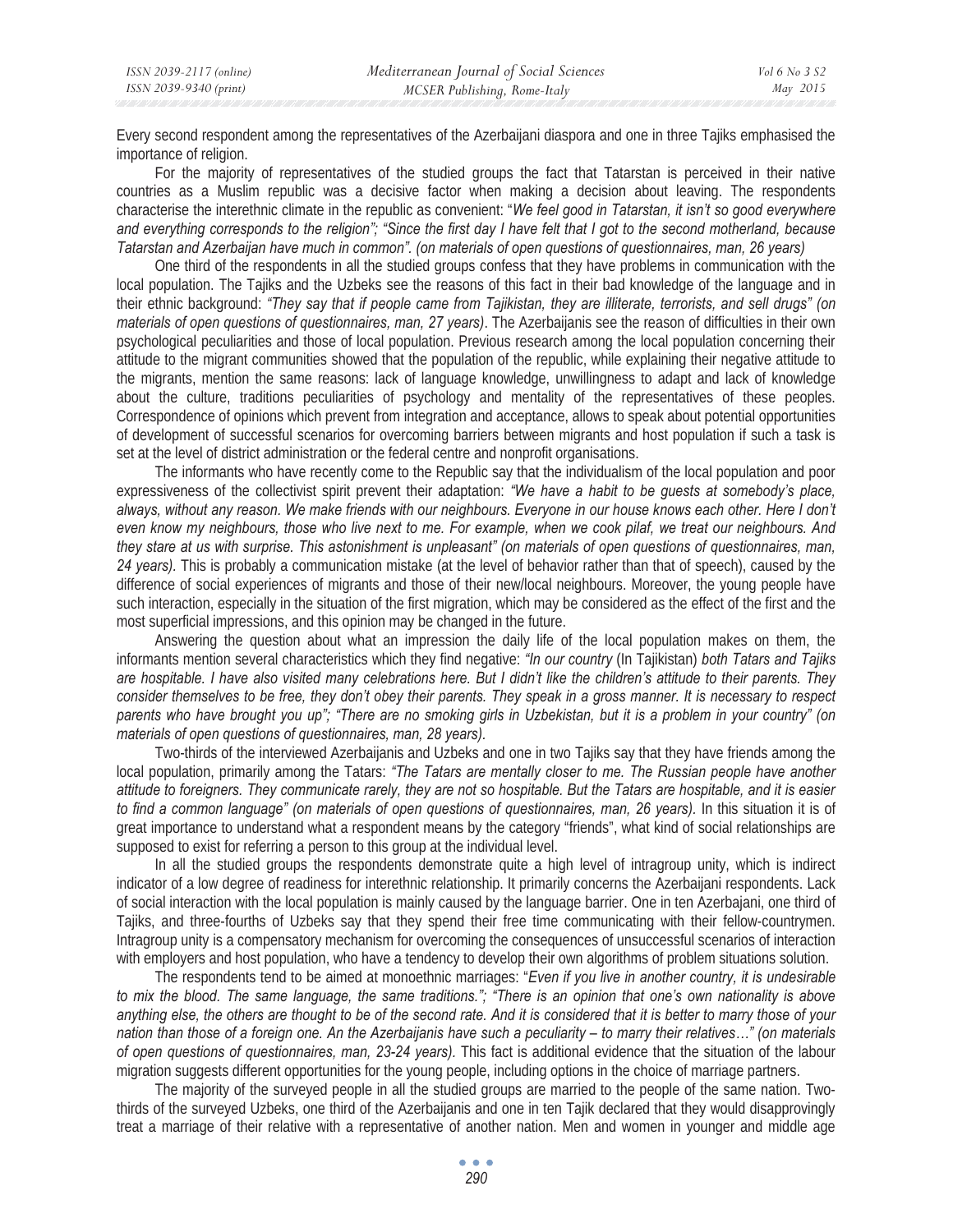groups are more categorical on this question, which may be explained by much less social experience than that possessed by the older generations. It accepts various life scenarios, including an interethnic marriage: *"We try to avoid a marriage with local girls. My brothers and nephews are not married, they work here, and I will do my best so that they will not marry. Their parents also asked me to prevent them from finding fiancées here" (on materials of open questions of questionnaires, man, 26 years)*.

Young respondents under 25 are less categorical and they accept marrying to representatives of other nations. However, they realise that such a scenario is unlikely, as *"in these cases parents make all the decisions, and everything*  will be as they say"; "Parents found a fiancée for me, I didn't even know" (on materials of open questions of *questionnaires, man, 23 years).* 

A marriage with a representative of the same nation in a native country is a preferred scenario of the family life. The Uzbek respondents were particular about it: *"You know, I have a daughter, she is 18, if she speaks to any young man, I will kill her myself. We have strict rules about that. And when parents of a would-be husband come, we will see what kind of family it is, if a young man is good or not. If we don't like the family, I will say "no", even if my daughter likes them, she can't say "yes". She will marry a man who I will marry her to" (on materials of open questions of questionnaires, man, 26 years).* 

As an exception, girls representing other ethnic groups must be Muslims or convert to Islam: *"A wedding ceremony is secondary for us. At first, we have the Nikah (Muslim marriage rite). And for this it is necessary for both sides to be Muslims" (on materials of open questions of questionnaires, man, 24 years).* 

Converting to Islam is welcomed and considered to be positive and correct as well as wearing a hijab. It was emphasised by the Tajik respondents taking part in focus groups: "*I would like my wife and daughter to wear hijabs. There is nothing bad in it. The hijab points at a woman's modesty and decency" (on materials of focus groups, man, 24 years).* In spite of the strict requirements of the community for the religious aspect of the marriage, it may be viewed as an indicator of the traditional character of marriage and an element of a celebration ritual of any culture rather than a consequence of the religious fundamentalism.

Some representatives of the studied communities, primarily the Tajiks, practice polygamy, which is caused by Islam and life experiences: "*Many people live with their families here. Some people have married here – they have a second wife" (on materials of open questions of questionnaires, man, 26 years)*.

Polygamy as a social phenomenon is also spread among the Azerbaijanis: *"There is a conception of two wives, one of them lives there, another one – here. 90% of the Azerbaijanis live this way. As a rule, wives in their countries don't know about their existence. It is typical of people over 30, who are already married. Therefore, men are independent and can provide for both of them. Moreover, they spend much time here, rarely visiting their motherland. It is convenient for everyone. Many Azerbaijanis have Russian wives. There is a conception of two citizenships. He gets a clear passport here and can marry here according to the law" (on materials of open questions of questionnaires, man, 28 years).* 

The economic causes of polygamy, alongside the basis of Sharia, turn out to be not only characteristics of the phenomenon. The connection of migration and polygamy may be considered at least in two different aspects: polygamy in the Muslim context and the cases of marriage in the host country (not necessarily registered in a secular or religious institution, but necessarily implying the economic unity and common housekeeping), in spite of the fact that there is a wife in their native country. This phenomenon (in the present-day scale) may be considered to be quite new and it is to be scientifically described and analysed.

## **4. Discussion**

The structure of the social identity and the linguistic and cultural behaviour of the young representatives of diasporas is evidence of their poor integratedness into the host society. Among all the studied groups the Azerbaijanis demonstrate a better variety of social characteristics, pointing at their successful integration into the host society. They are also characterised by the significance of ethnic identity. It is found out that the Tajiks and the Uzbeks have fewer characteristics, there are more subjective characteristics than objective ones in the structure of social identity, which is evidence of the problems in adaptation and poor integration into the host society.

Men are aimed at the improvement of their linguistic competence more than women, which proves that men have more opportunities and necessities to adapt to the host society; and women confine themselves to their ethnic groups. It also can be proved by the fact that the status and professional identity is more important for men; the family and gender identity is more essential for women.

Individual barriers of the interethnic relationship are observed in all the studied groups. Poor knowledge of the language is a barrier for the Tajiks and the Uzbeks. The Azerbaijanis demonstrate a high level of intragroup unity, which